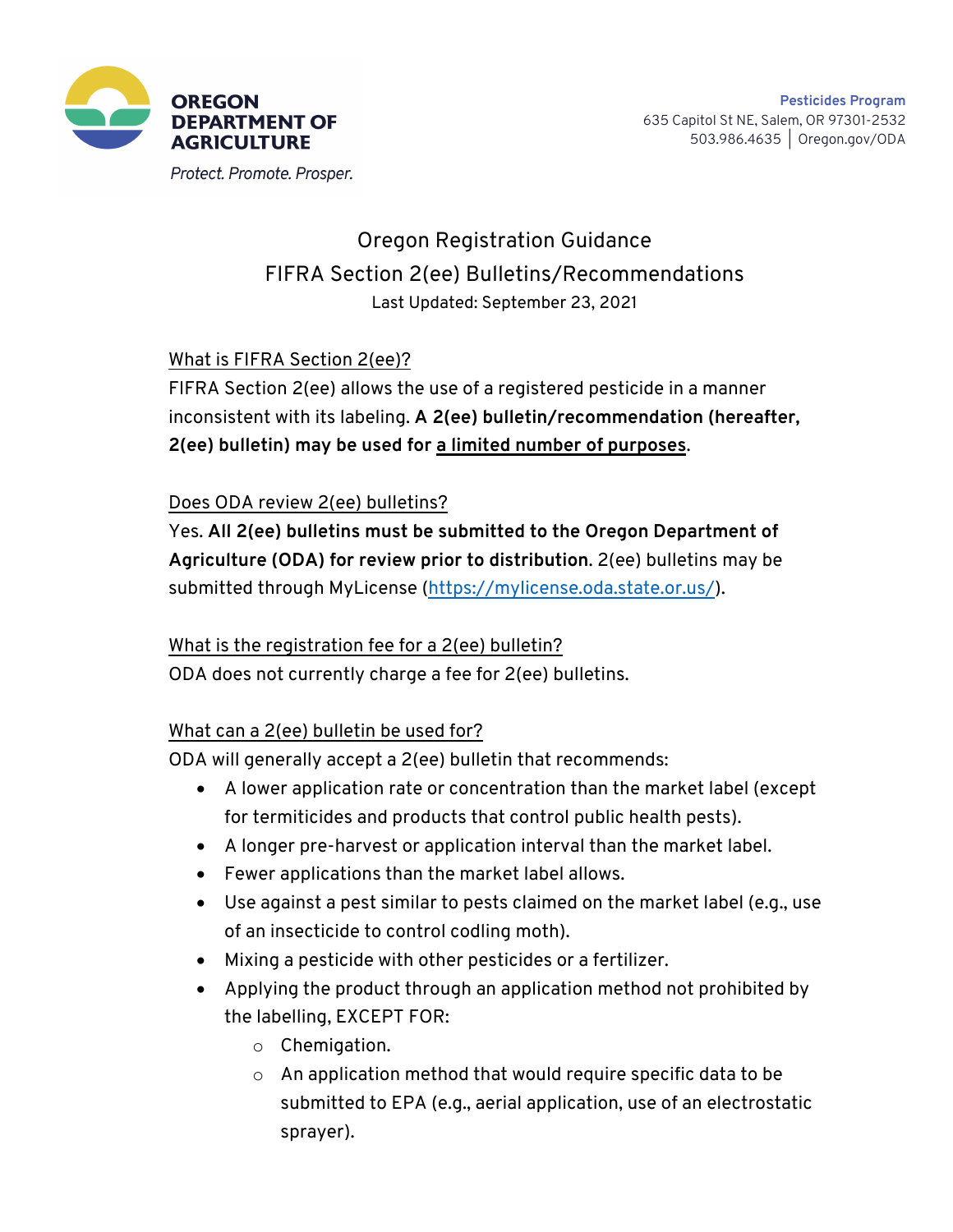### What can a 2(ee) bulletin NOT be used for?

ODA will NOT accept a 2(ee) bulletin that recommends:

- A higher application rate or concentration than the market label.
- A shorter pre-harvest or application interval than the market label.
- More applications than the market label allows.
- Use against a pest that is not similar to the pests claimed on the market label (e.g., use of an insecticide to control powdery mildew).
- Use of an antimicrobial pesticide against a human pathogen that is not on the market label.
- Use of application equipment not on the market label to control a human pathogen, if the application equipment would require specific data to be submitted to EPA.
- Reduced contact time for control of a human pathogen on the market label.
- Use on a crop or site not on the market label.
- A use pattern not on the market label (e.g., an aquatic use of a pesticide only labelled for terrestrial use).
- A use that is on the EPA Stamped/Accepted Label, but that was not included on the market label.
- Chemigation.

A 2(ee) bulletin will likely NOT be accepted if the market label bears a statement similar to "Use only for the sites, pests, and application methods described on this label."

# Is an expiration date required on a 2(ee) bulletin?

ODA recommends, but does not require, an expiration date on a 2(ee) bulletin.

# Do I need to submit data for a 2(ee) bulletin?

ODA does not currently require data for 2(ee) bulletins, but ODA reserves the right to require them.

#### What should I do if a 2(ee) bulletin is not appropriate for the use I want?

If a 2(ee) bulletin is not appropriate, a Special Local Needs registration under FIFRA Section 24(c) may be an option. Please contact [pestx@oda.oregon.gov](mailto:pestx@oda.oregon.gov) or call (503) 986-4635 to discuss the possibility of a 24(c) registration.